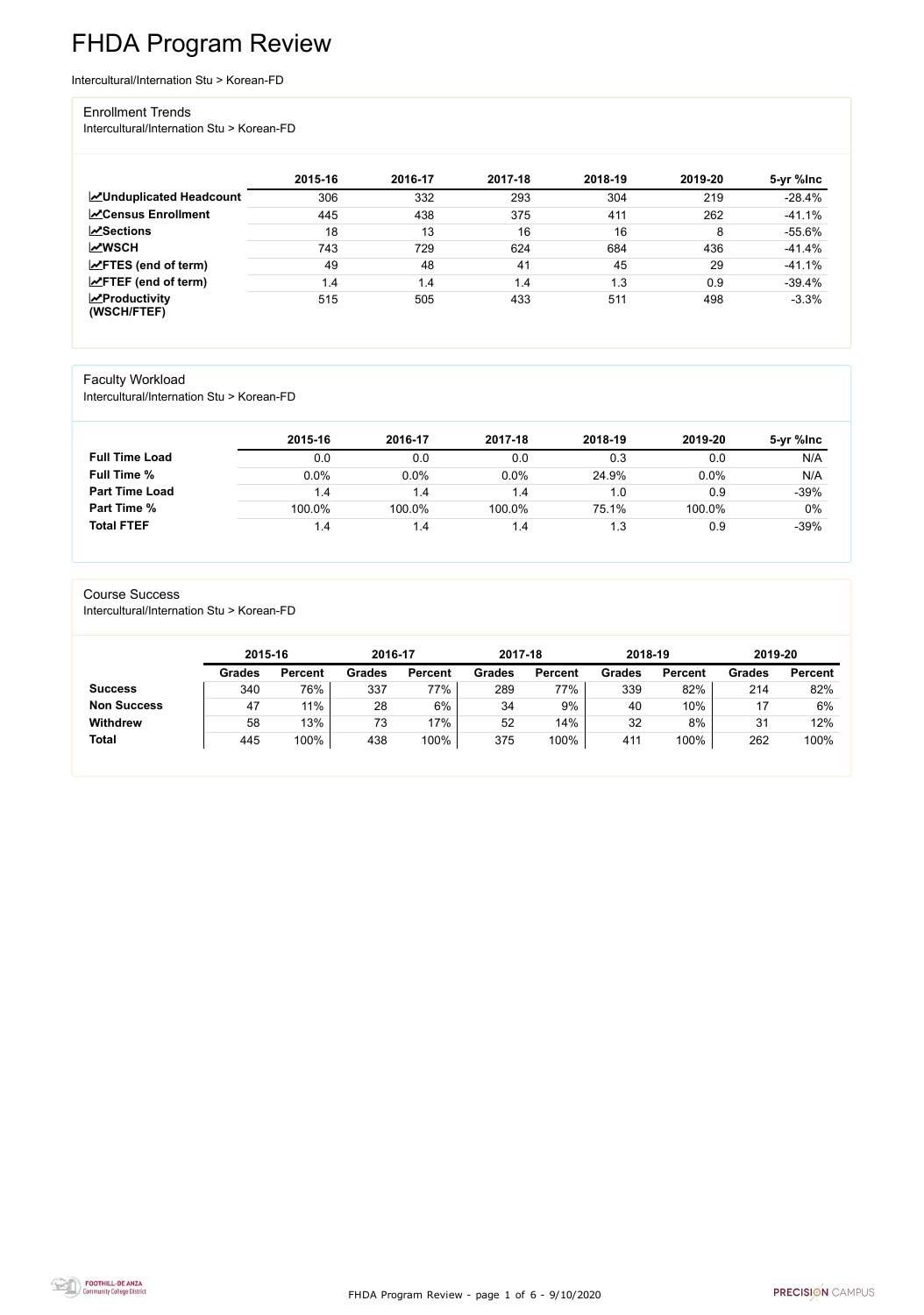FHDA Program Review - page 2 of 6 - 9/10/2020



## Course Success for African American, Latinx, and Filipinx Students

## Course Success for Asian, Native American, Pacific Islander, White, and Decline to State Students

|                    | 2015-16       |                | 2016-17       |                |               | 2017-18        |               | 2018-19        | 2019-20       |                |
|--------------------|---------------|----------------|---------------|----------------|---------------|----------------|---------------|----------------|---------------|----------------|
|                    | <b>Grades</b> | <b>Percent</b> | <b>Grades</b> | <b>Percent</b> | <b>Grades</b> | <b>Percent</b> | <b>Grades</b> | <b>Percent</b> | <b>Grades</b> | <b>Percent</b> |
| <b>Success</b>     | 19            | 41%            | 34            | 58%            | 35            | 61%            | 41            | 62%            | 54            | 75%            |
| <b>Non Success</b> | 15            | 33%            | 4             | 7%             |               | 16%            | 18            | 27%            |               | 11%            |
| <b>Withdrew</b>    | 12            | 26%            | 21            | 36%            | 13            | 23%            |               | $11\%$         | 10            | 14%            |
| <b>Total</b>       | 46            | 100%           | 59            | 100%           | 57            | 100%           | 66            | 100%           | 72            | 100%           |

|                    | 2015-16       |                | 2016-17       |                | 2017-18       |                | 2018-19       |                | 2019-20       |                |
|--------------------|---------------|----------------|---------------|----------------|---------------|----------------|---------------|----------------|---------------|----------------|
|                    | <b>Grades</b> | <b>Percent</b> | <b>Grades</b> | <b>Percent</b> | <b>Grades</b> | <b>Percent</b> | <b>Grades</b> | <b>Percent</b> | <b>Grades</b> | <b>Percent</b> |
| <b>Success</b>     | 321           | 80%            | 303           | 80%            | 254           | 80%            | 298           | 86%            | 160           | 84%            |
| <b>Non Success</b> | 32            | 8%             | 24            | 6%             | 25            | 8%             | 22            | 6%             |               | 5%             |
| <b>Withdrew</b>    | 46            | 12%            | 52            | 14%            | 39            | 12%            | 25            | 7%             | 21            | 11%            |
| <b>Total</b>       | 399           | 100%           | 379           | 100%           | 318           | 100%           | 345           | 100%           | 190           | 100%           |
|                    |               |                |               |                |               |                |               |                |               |                |

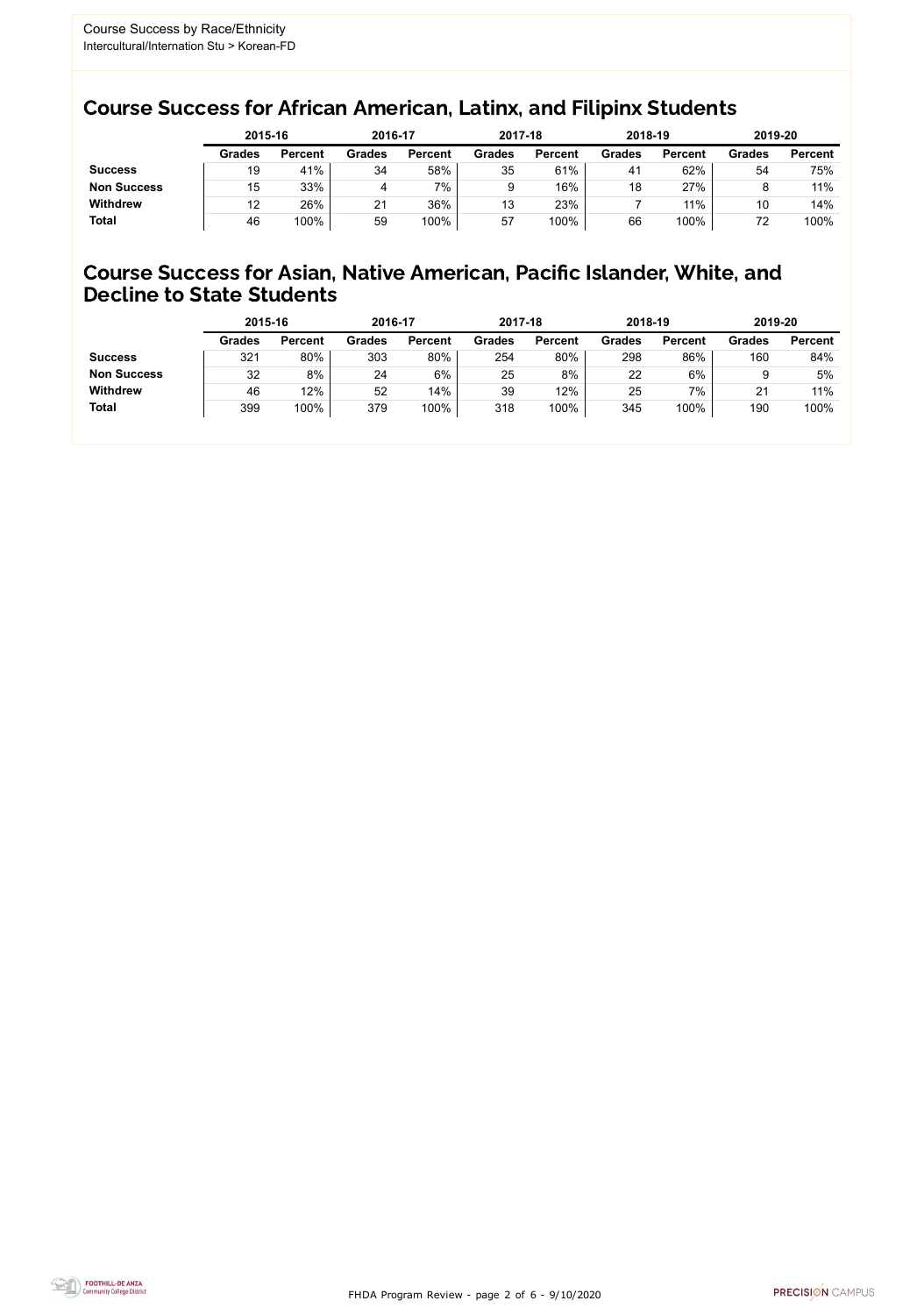FHDA Program Review - page 3 of 6 - 9/10/2020



Some courses may continue to be listed but no longer have data due to renumbering or because the course was not offered in the past five years.



# by Gender

|                     |     | 2015-16        |     | 2016-17        |     | 2017-18        | 2018-19 |                | 2019-20 |                |
|---------------------|-----|----------------|-----|----------------|-----|----------------|---------|----------------|---------|----------------|
|                     | Enr | <b>Percent</b> | Enr | <b>Percent</b> | Enr | <b>Percent</b> | Enr     | <b>Percent</b> | Enr     | <b>Percent</b> |
| <b>Female</b>       | 280 | 63%            | 271 | 62%            | 209 | 56%            | 239     | 58%            | 160     | 61%            |
| <b>Male</b>         | 161 | 36%            | 163 | 37%            | 163 | 43%            | 170     | 41%            | 97      | 37%            |
| <b>Non-Binary</b>   |     | 0%             |     | 0%             |     | 0%             |         | $0\%$          |         | 0%             |
| <b>Not Reported</b> | Δ   | $1\%$          | 4   | 1%             |     | $1\%$          | ◠       | $0\%$          |         | 2%             |
| <b>Total</b>        | 445 | 100%           | 438 | 100%           | 375 | 100%           | 411     | 100%           | 262     | 100%           |

# by Ethnicity

|                         | 2015-16 |                |                | 2016-17        |     | 2017-18        |     | 2018-19        | 2019-20 |                |
|-------------------------|---------|----------------|----------------|----------------|-----|----------------|-----|----------------|---------|----------------|
|                         | Enr     | <b>Percent</b> | Enr            | <b>Percent</b> | Enr | <b>Percent</b> | Enr | <b>Percent</b> | Enr     | <b>Percent</b> |
| <b>African American</b> | 3       | $1\%$          | $\overline{2}$ | 0%             | 6   | 2%             | 4   | $1\%$          | 8       | 3%             |
| <b>Asian</b>            | 350     | 79%            | 356            | 81%            | 274 | 73%            | 298 | 73%            | 167     | 64%            |
| <b>Filipinx</b>         | 23      | 5%             | 23             | 5%             | 24  | 6%             | 33  | 8%             | 25      | 10%            |
| Latinx                  | 20      | 4%             | 34             | 8%             | 27  | 7%             | 29  | 7%             | 39      | 15%            |
| <b>Native American</b>  | 0       | $0\%$          |                | $0\%$          |     | $0\%$          | 0   | $0\%$          | 0       | $0\%$          |
| <b>Pacific Islander</b> | 3       | $1\%$          | $\overline{2}$ | $0\%$          | 4   | $1\%$          | 5   | $1\%$          | າ       | $1\%$          |
| <b>White</b>            | 39      | 9%             | 15             | 3%             | 33  | 9%             | 32  | 8%             | 14      | 5%             |
| <b>Decline to State</b> |         | 2%             | 5              | $1\%$          | 6   | 2%             | 10  | 2%             |         | 3%             |
| <b>Total</b>            | 445     | 100%           | 438            | 100%           | 375 | 100%           | 411 | 100%           | 262     | 100%           |

# by Age

|              | 2015-16 |                |     | 2016-17        |     | 2017-18        | 2018-19 |                | 2019-20 |                |
|--------------|---------|----------------|-----|----------------|-----|----------------|---------|----------------|---------|----------------|
|              | Enr     | <b>Percent</b> | Enr | <b>Percent</b> | Enr | <b>Percent</b> | Enr     | <b>Percent</b> | Enr     | <b>Percent</b> |
| 19 or less   | 123     | 28%            | 129 | 29%            | 100 | 27%            | 129     | 31%            | 71      | 27%            |
| $20 - 24$    | 232     | 52%            | 227 | 52%            | 189 | 50%            | 195     | 47%            | 137     | 52%            |
| 25-39        | 76      | 17%            | 64  | 15%            | 62  | 17%            | 74      | 18%            | 44      | 17%            |
| $40 +$       | 14      | 3%             | 18  | 4%             | 24  | 6%             | 13      | 3%             | 10      | 4%             |
| <b>Total</b> | 445     | 100%           | 438 | 100%           | 375 | 100%           | 411     | 100%           | 262     | 100%           |

# by Education Level

|                           | 2015-16 |                |     | 2016-17        |     | 2017-18        | 2018-19 |                | 2019-20 |                |
|---------------------------|---------|----------------|-----|----------------|-----|----------------|---------|----------------|---------|----------------|
|                           | Enr     | <b>Percent</b> | Enr | <b>Percent</b> | Enr | <b>Percent</b> | Enr     | <b>Percent</b> | Enr     | <b>Percent</b> |
| <b>Bachelor or higher</b> | 43      | 10%            | 46  | 11%            | 51  | 14%            | 40      | 10%            | 28      | 11%            |
| <b>Associate</b>          | 15      | 3%             | 13  | 3%             |     | 2%             |         | 2%             | 4       | 2%             |
| <b>HS/Equivalent</b>      | 318     | 71%            | 329 | 75%            | 269 | 72%            | 321     | 78%            | 203     | 77%            |
| <b>All Other</b>          | 69      | 16%            | 50  | 11%            | 48  | 13%            | 42      | 10%            | 27      | 10%            |
| <b>Total</b>              | 445     | 100%           | 438 | 100%           | 375 | 100%           | 411     | 100%           | 262     | 100%           |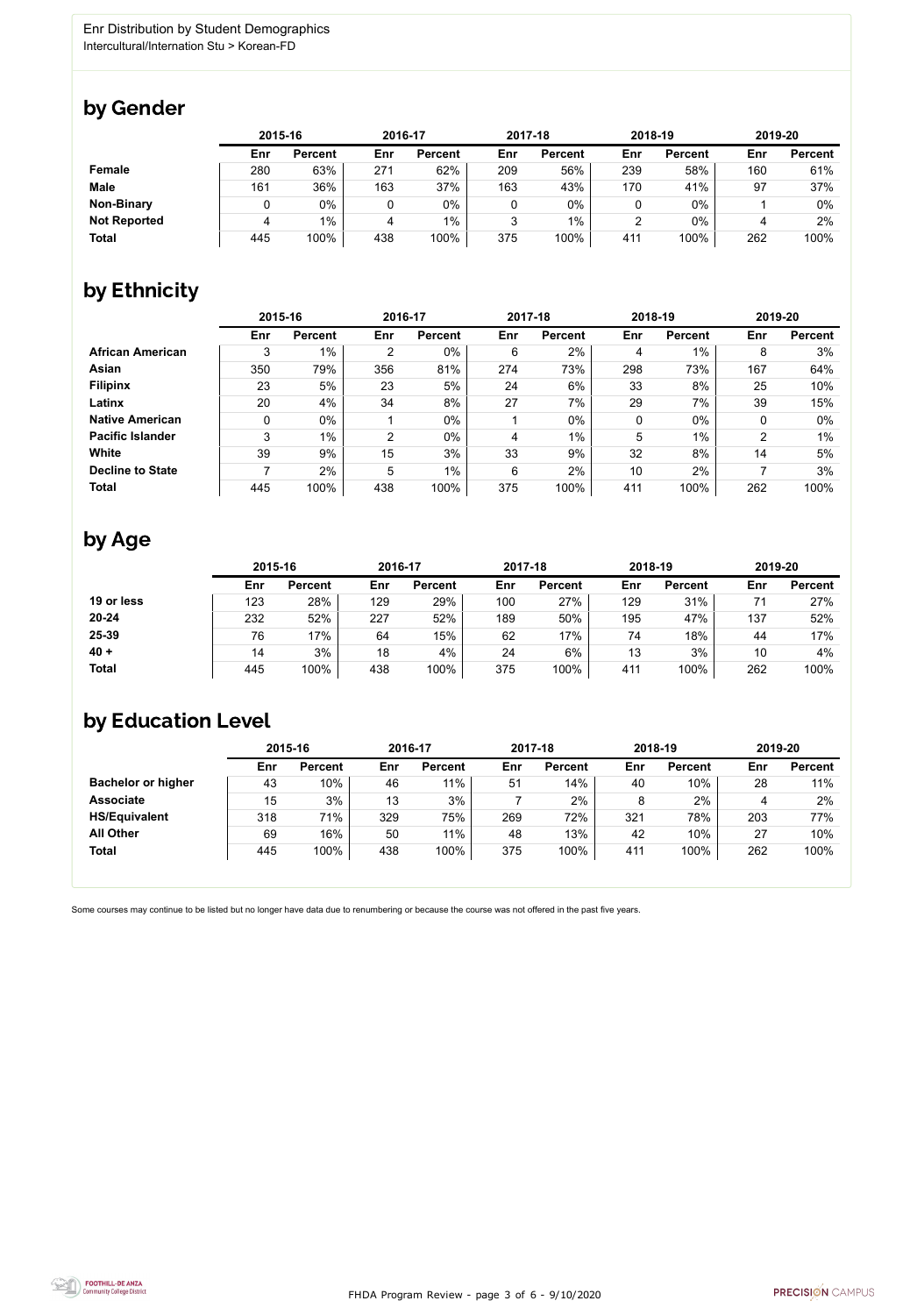FHDA Program Review - page 4 of 6 - 9/10/2020



## Success Rates by Gender Intercultural/Internation Stu > Korean-FD

|                     | 2019-20        |                |                    |                |                 |                |               |                |  |  |  |  |  |
|---------------------|----------------|----------------|--------------------|----------------|-----------------|----------------|---------------|----------------|--|--|--|--|--|
|                     | <b>Success</b> |                | <b>Non Success</b> |                | <b>Withdrew</b> |                | <b>Total</b>  |                |  |  |  |  |  |
|                     | <b>Grades</b>  | <b>Percent</b> | <b>Grades</b>      | <b>Percent</b> | <b>Grades</b>   | <b>Percent</b> | <b>Grades</b> | <b>Percent</b> |  |  |  |  |  |
| <b>Female</b>       | 135            | 84%            | 9                  | 6%             | 16              | 10%            | 160           | 100%           |  |  |  |  |  |
| <b>Male</b>         | 74             | 76%            | 8                  | 8%             | 15              | 15%            | 97            | 100%           |  |  |  |  |  |
| <b>Non-Binary</b>   |                | 100%           |                    | 0%             | 0               | $0\%$          |               | 100%           |  |  |  |  |  |
| <b>Not Reported</b> | 4              | 100%           |                    | 0%             | 0               | $0\%$          | 4             | 100%           |  |  |  |  |  |
| All                 | 214            | 82%            | 17                 | 6%             | 31              | 12%            | 262           | 100%           |  |  |  |  |  |

|                     |                | 2018-19        |                    |                |                 |                |               |                |  |  |  |  |  |  |
|---------------------|----------------|----------------|--------------------|----------------|-----------------|----------------|---------------|----------------|--|--|--|--|--|--|
|                     | <b>Success</b> |                | <b>Non Success</b> |                | <b>Withdrew</b> |                | <b>Total</b>  |                |  |  |  |  |  |  |
|                     | <b>Grades</b>  | <b>Percent</b> | <b>Grades</b>      | <b>Percent</b> | <b>Grades</b>   | <b>Percent</b> | <b>Grades</b> | <b>Percent</b> |  |  |  |  |  |  |
| Female              | 200            | 84%            | 20                 | 8%             | 19              | 8%             | 239           | 100%           |  |  |  |  |  |  |
| <b>Male</b>         | 137            | 81%            | 20                 | 12%            | 13              | 8%             | 170           | 100%           |  |  |  |  |  |  |
| <b>Non-Binary</b>   |                | N/A            | 0                  | N/A            | 0               | N/A            | U             | 100%           |  |  |  |  |  |  |
| <b>Not Reported</b> | ົ              | 100%           |                    | $0\%$          | 0               | $0\%$          | າ<br>∠        | 100%           |  |  |  |  |  |  |
| All                 | 339            | 82%            | 40                 | 10%            | 32              | 8%             | 411           | 100%           |  |  |  |  |  |  |

|                     |               | 2017-18                              |               |                |               |                 |               |                |  |  |  |  |  |  |
|---------------------|---------------|--------------------------------------|---------------|----------------|---------------|-----------------|---------------|----------------|--|--|--|--|--|--|
|                     |               | <b>Non Success</b><br><b>Success</b> |               |                |               | <b>Withdrew</b> | <b>Total</b>  |                |  |  |  |  |  |  |
|                     | <b>Grades</b> | <b>Percent</b>                       | <b>Grades</b> | <b>Percent</b> | <b>Grades</b> | <b>Percent</b>  | <b>Grades</b> | <b>Percent</b> |  |  |  |  |  |  |
| <b>Female</b>       | 167           | 80%                                  | 16            | 8%             | 26            | 12%             | 209           | 100%           |  |  |  |  |  |  |
| <b>Male</b>         | 119           | 73%                                  | 18            | 11%            | 26            | 16%             | 163           | 100%           |  |  |  |  |  |  |
| <b>Non-Binary</b>   | 0             | N/A                                  |               | N/A            | 0             | N/A             | 0             | 100%           |  |  |  |  |  |  |
| <b>Not Reported</b> | 3             | 100%                                 |               | 0%             | 0             | $0\%$           | 3             | 100%           |  |  |  |  |  |  |
| All                 | 289           | 77%                                  | 34            | 9%             | 52            | 14%             | 375           | 100%           |  |  |  |  |  |  |

|                     |               | 2016-17                              |               |                |               |                 |               |                |  |  |
|---------------------|---------------|--------------------------------------|---------------|----------------|---------------|-----------------|---------------|----------------|--|--|
|                     |               | <b>Non Success</b><br><b>Success</b> |               |                |               | <b>Withdrew</b> | <b>Total</b>  |                |  |  |
|                     | <b>Grades</b> | <b>Percent</b>                       | <b>Grades</b> | <b>Percent</b> | <b>Grades</b> | <b>Percent</b>  | <b>Grades</b> | <b>Percent</b> |  |  |
| Female              | 225           | 83%                                  | 8             | 3%             | 38            | 14%             | 271           | 100%           |  |  |
| <b>Male</b>         | 111           | 68%                                  | 19            | 12%            | 33            | 20%             | 163           | 100%           |  |  |
| <b>Non-Binary</b>   | 0             | N/A                                  |               | N/A            | 0             | N/A             |               | 100%           |  |  |
| <b>Not Reported</b> |               | 25%                                  |               | 25%            | 2             | 50%             | 4             | 100%           |  |  |
| All                 | 337           | 77%                                  | 28            | 6%             | 73            | 17%             | 438           | 100%           |  |  |

|                     |                                      |                |               | 2015-16        |                 |                |               |                |
|---------------------|--------------------------------------|----------------|---------------|----------------|-----------------|----------------|---------------|----------------|
|                     | <b>Non Success</b><br><b>Success</b> |                |               |                | <b>Withdrew</b> |                | <b>Total</b>  |                |
|                     | <b>Grades</b>                        | <b>Percent</b> | <b>Grades</b> | <b>Percent</b> | <b>Grades</b>   | <b>Percent</b> | <b>Grades</b> | <b>Percent</b> |
| Female              | 219                                  | 78%            | 28            | 10%            | 33              | 12%            | 280           | 100%           |
| <b>Male</b>         | 117                                  | 73%            | 19            | 12%            | 25              | 16%            | 161           | 100%           |
| <b>Non-Binary</b>   |                                      | N/A            | 0             | N/A            |                 | N/A            |               | 100%           |
| <b>Not Reported</b> |                                      | 100%           | 0             | 0%             |                 | 0%             | 4             | 100%           |
| All                 | 340                                  | 76%            | 47            | 11%            | 58              | 13%            | 445           | 100%           |

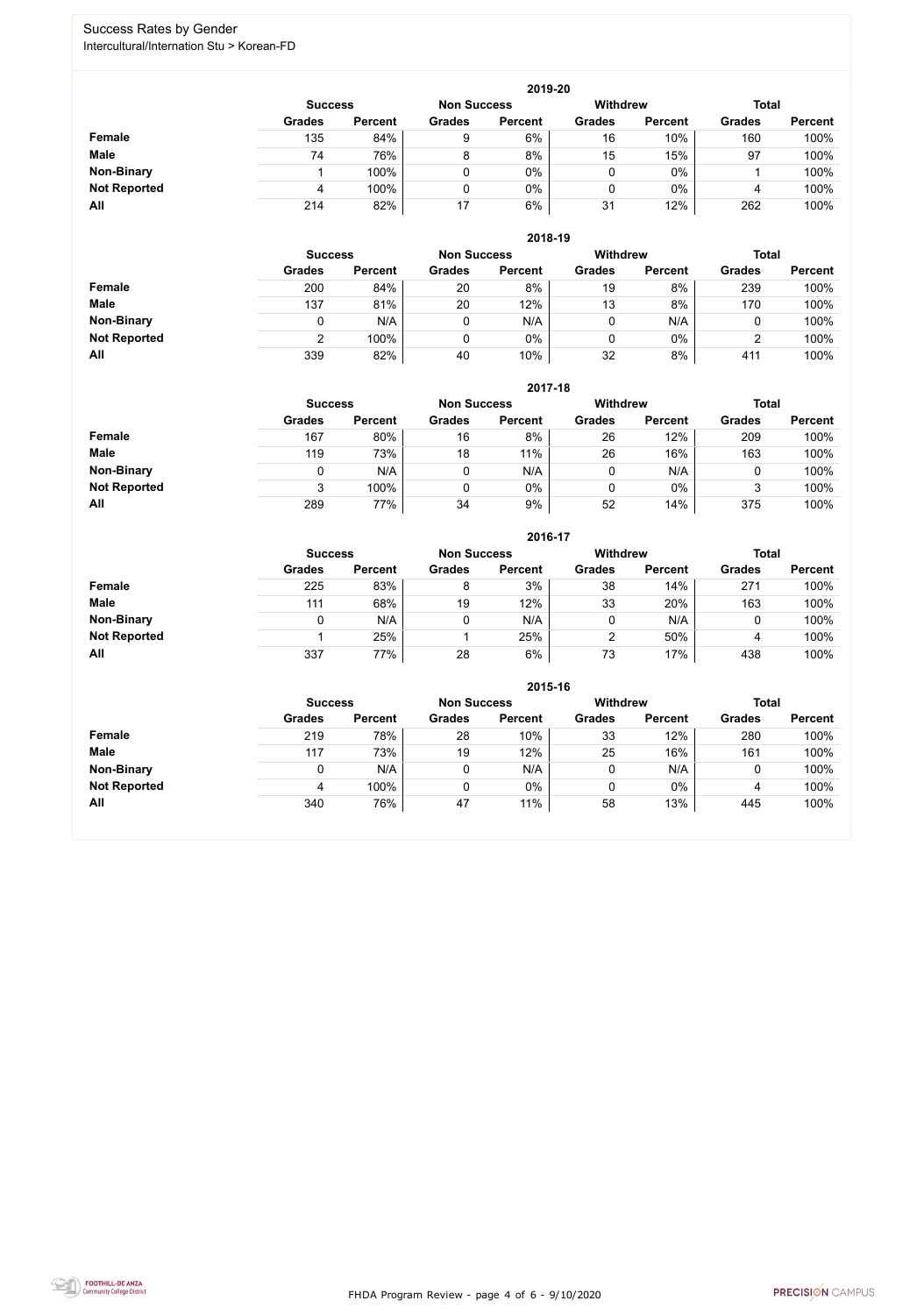FHDA Program Review - page 5 of 6 - 9/10/2020



## Success Rates by Age Intercultural/Internation Stu > Korean-FD

|            |                |                    |               | 2019-20         |               |                |               |                |
|------------|----------------|--------------------|---------------|-----------------|---------------|----------------|---------------|----------------|
|            | <b>Success</b> | <b>Non Success</b> |               | <b>Withdrew</b> |               | <b>Total</b>   |               |                |
|            | <b>Grades</b>  | <b>Percent</b>     | <b>Grades</b> | <b>Percent</b>  | <b>Grades</b> | <b>Percent</b> | <b>Grades</b> | <b>Percent</b> |
| 19 or less | 62             | 87%                | 4             | 6%              | 5             | 7%             | 71            | 100%           |
| $20 - 24$  | 104            | 76%                | 12            | 9%              | 21            | 15%            | 137           | 100%           |
| 25-39      | 39             | 89%                |               | 2%              | 4             | 9%             | 44            | 100%           |
| $40 +$     | 9              | 90%                |               | 0%              |               | 10%            | 10            | 100%           |
| All        | 214            | 82%                | 17            | 6%              | 31            | 12%            | 262           | 100%           |

|            |                |                    |               | 2018-19         |               |                |               |                |
|------------|----------------|--------------------|---------------|-----------------|---------------|----------------|---------------|----------------|
|            | <b>Success</b> | <b>Non Success</b> |               | <b>Withdrew</b> |               | <b>Total</b>   |               |                |
|            | <b>Grades</b>  | <b>Percent</b>     | <b>Grades</b> | <b>Percent</b>  | <b>Grades</b> | <b>Percent</b> | <b>Grades</b> | <b>Percent</b> |
| 19 or less | 112            | 87%                | 8             | 6%              | 9             | 7%             | 129           | 100%           |
| $20 - 24$  | 164            | 84%                | 22            | 11%             | 9             | 5%             | 195           | 100%           |
| 25-39      | 56             | 76%                | 9             | 12%             | 9             | 12%            | 74            | 100%           |
| $40 +$     |                | 54%                |               | 8%              | 5             | 38%            | 13            | 100%           |
| All        | 339            | 82%                | 40            | 10%             | 32            | 8%             | 411           | 100%           |

#### **2017-18**

|            |                |                    |               | 2017-18         |               |                |               |                |
|------------|----------------|--------------------|---------------|-----------------|---------------|----------------|---------------|----------------|
|            | <b>Success</b> | <b>Non Success</b> |               | <b>Withdrew</b> |               | <b>Total</b>   |               |                |
|            | <b>Grades</b>  | <b>Percent</b>     | <b>Grades</b> | <b>Percent</b>  | <b>Grades</b> | <b>Percent</b> | <b>Grades</b> | <b>Percent</b> |
| 19 or less | 79             | 79%                | 12            | 12%             | 9             | 9%             | 100           | 100%           |
| $20 - 24$  | 146            | 77%                | 11            | 6%              | 32            | 17%            | 189           | 100%           |
| 25-39      | 47             | 76%                | 6             | 10%             | 9             | 15%            | 62            | 100%           |
| $40 +$     | 17             | 71%                | 5             | 21%             |               | 8%             | 24            | 100%           |
| All        | 289            | 77%                | 34            | 9%              | 52            | 14%            | 375           | 100%           |

#### **2016-17**



|            |                |                    |               | ZU 10-17        |               |                |               |                |
|------------|----------------|--------------------|---------------|-----------------|---------------|----------------|---------------|----------------|
|            | <b>Success</b> | <b>Non Success</b> |               | <b>Withdrew</b> |               | <b>Total</b>   |               |                |
|            | <b>Grades</b>  | <b>Percent</b>     | <b>Grades</b> | <b>Percent</b>  | <b>Grades</b> | <b>Percent</b> | <b>Grades</b> | <b>Percent</b> |
| 19 or less | 113            | 88%                | 5             | 4%              | 11            | 9%             | 129           | 100%           |
| 20-24      | 165            | 73%                | 18            | 8%              | 44            | 19%            | 227           | 100%           |
| 25-39      | 48             | 75%                |               | 6%              | 12            | 19%            | 64            | 100%           |
| $40 +$     | 11             | 61%                |               | 6%              | 6             | 33%            | 18            | 100%           |
| All        | 337            | 77%                | 28            | 6%              | 73            | 17%            | 438           | 100%           |

|            |                                                         |                |                | 2015-16        |               |                |               |                |
|------------|---------------------------------------------------------|----------------|----------------|----------------|---------------|----------------|---------------|----------------|
|            | <b>Withdrew</b><br><b>Non Success</b><br><b>Success</b> |                |                |                |               |                | <b>Total</b>  |                |
|            | <b>Grades</b>                                           | <b>Percent</b> | <b>Grades</b>  | <b>Percent</b> | <b>Grades</b> | <b>Percent</b> | <b>Grades</b> | <b>Percent</b> |
| 19 or less | 102                                                     | 83%            | 12             | 10%            | 9             | 7%             | 123           | 100%           |
| $20 - 24$  | 17 <sup>′</sup>                                         | 74%            | 25             | 11%            | 36            | 16%            | 232           | 100%           |
| 25-39      | 56                                                      | 74%            | 8              | 11%            | 12            | 16%            | 76            | 100%           |
| $40 +$     | 11                                                      | 79%            | $\overline{2}$ | 14%            |               | 7%             | 14            | 100%           |
| All        | 340                                                     | 76%            | 47             | 11%            | 58            | 13%            | 445           | 100%           |